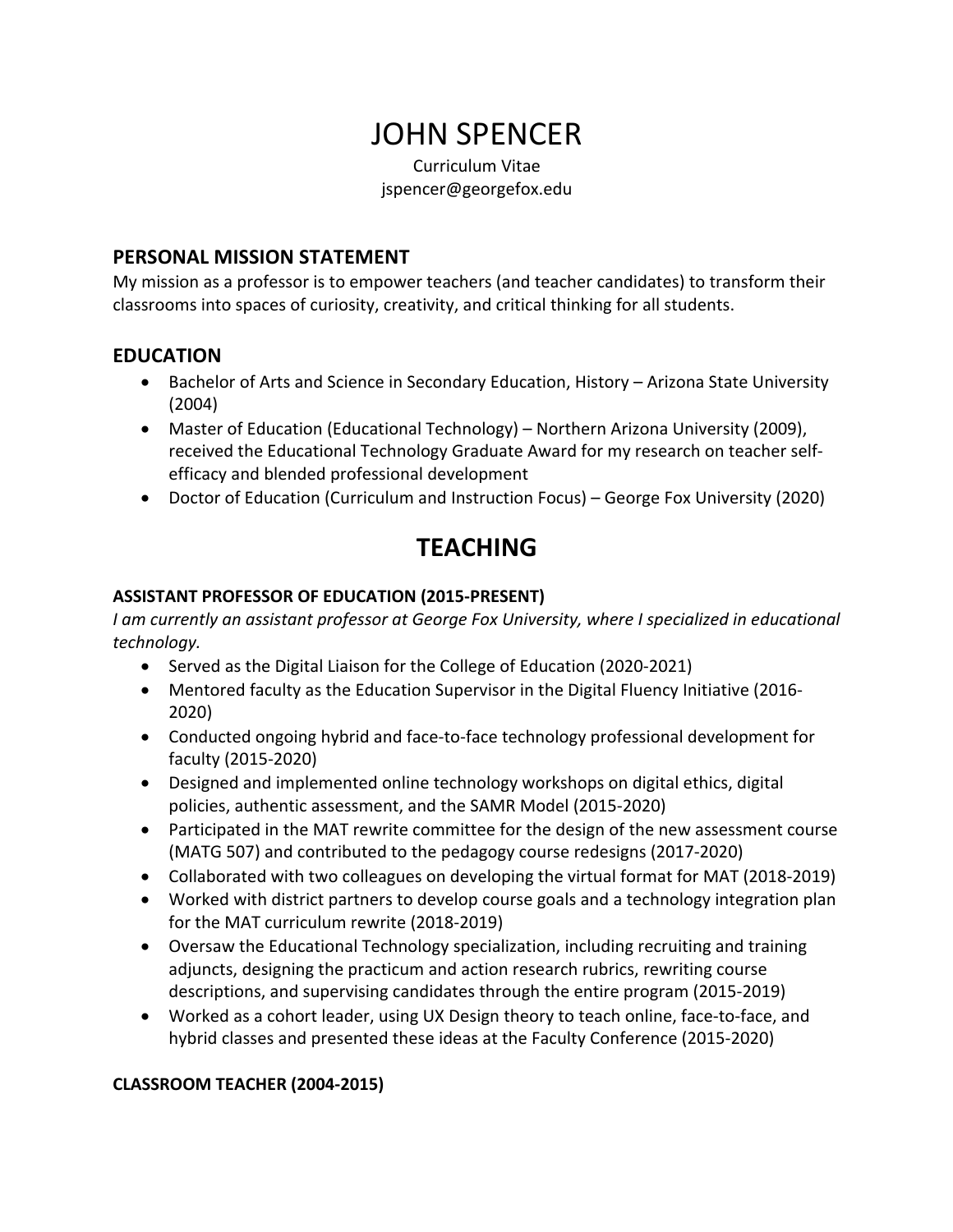*I have taught middle school (all subjects plus reading intervention, photojournalism and computer programming) in the Cartwright Elementary School District, an urban, Title One, school district in Phoenix, Arizona.* 

- Delivered the opening speech at the White House Future Ready Summit in 2014 for my work on a global collaboration project
- Developed the LAUNCH Cycle, a K-12 design thinking framework that added inquiry, research, and marketing to a hybrid mix of current frameworks
- Contributed to the design of the photojournalism and STEM classes for all of the middle schools in the district
- Founded Project IMPACT, a co-curricular service-learning program that incorporated design thinking for solutions-driven service projects
- Created Social Voice Media, a digital journalism program that included blogging, documentaries, and podcasts
- Led multiple PLCs as department chair and team leader
- Co-sponsored the Social Awareness Club, a service learning and social justice club
- Led the development of an inquiry-based one-to-one social studies curriculum
- Launched the Twenty-First Century Classrooms, a project-based one-to-one initiative with ELL classrooms
- Co-developed the STEM Camp Summer Lab School, combining professional development, curriculum design and action research within a project-based learning framework
- Designed a district-level online personalized professional development platform with lessons, resources and online classes
- Developed a site-level, choice-based, differentiated professional development framework that incorporated student data and action research

#### **ENTREPENEUR (2014-PRESENT)**

*As the co-founder of two educational technology start-ups, I am continuing to gain new insights into design thinking, market research, curriculum development and both UX and UI design theory*

- Co-founded Write About, a blogging platform for K-12 students, centered on student choice, authentic audiences, and language support strategies in digital spaces.
- Co-founded Blend Education, an education publishing platform that includes books, products, audio-books, and courses, which has launched three Amazon bestsellers in the categories of Experimental Methods and STEM Education.

## **SCHOLARSHIP**

*As a member of the larger educational technology, I define scholarship within the Boyer's Model. This is the most predominant conceptual framework for ed tech scholarship.*

## **Scholarly Focus**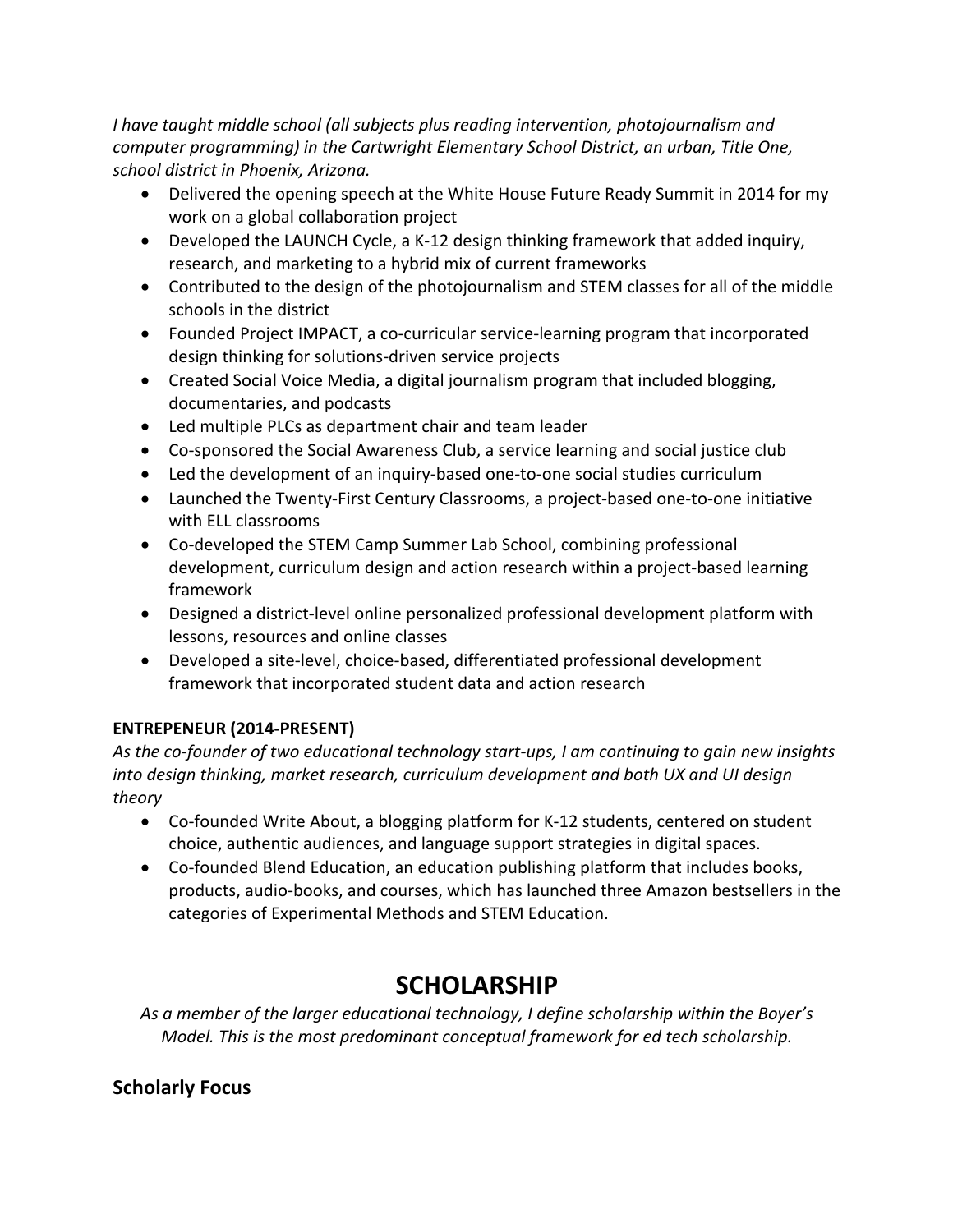My scholarly focus is on the overlap between teacher professional learning, student equity, and transformational teaching practices (such as project-based learning, design thinking, and inquiry-based learning).

### **Boyer's Model: Level 1 (Discovery)**

*In the Boyer's Model, traditional scholarship tends to fit within discovery where scholars share their research findings in books, articles, and conference presentations. The focus tends to be on the broader practitioner audience. In educational technology, the big focus is on the reach of the platform, including audience numbers and metrics.* 

#### **Books**

*I have varied my publishing between more scholarly, niche-oriented books and books designed to reach a larger popular audience. Three of my books have remained the number one in education on Amazon for the initial launch month.* 

Spencer, J. (2019). *Vintage innovation: Leveraging retro tools and classic ideas to design deeper learning experiences.* Salem: Blend Education.

Spencer, J., & Juliani, A.J. (2017). *Empower: What happens when students own their learning*. San Diego, CA: IMPress Publishing.

Spencer, J. (2017). *Making learning flow*. Bloomington: Solution Tree Press.

Spencer, J., & Juliani, A.J. (2016). *Launch: Using design thinking to boost creativity and bring out the maker in every Student*. San Diego: DBC Press.

Spencer, J. (2016). *Confident voices: digital tools for language acquisition*. Thousand Oaks: Corwin Press.

Spencer, J. (2013). Technology criticism in the classroom. In Clough, Olson, & Niederhauser (Eds) *The Nature of Technology: Implications for Learning and Teaching.* Boston: Sense Publishers.

#### **Articles**

*The following are some of the articles I have published.* 

Spencer, J. & McKibbon, S. (2020, March). Empowered teachers empower students: John Spencer on the shift to student empowerment. *Educational Leadership.* 

Spencer, J. (2018, December). The gift of boredom. *Educational Leadership.* 

Spencer, J. (2017, September). Think Inside the Box: why embracing creative constraint is one key to problem solving and creativity. *Educational Leadership.*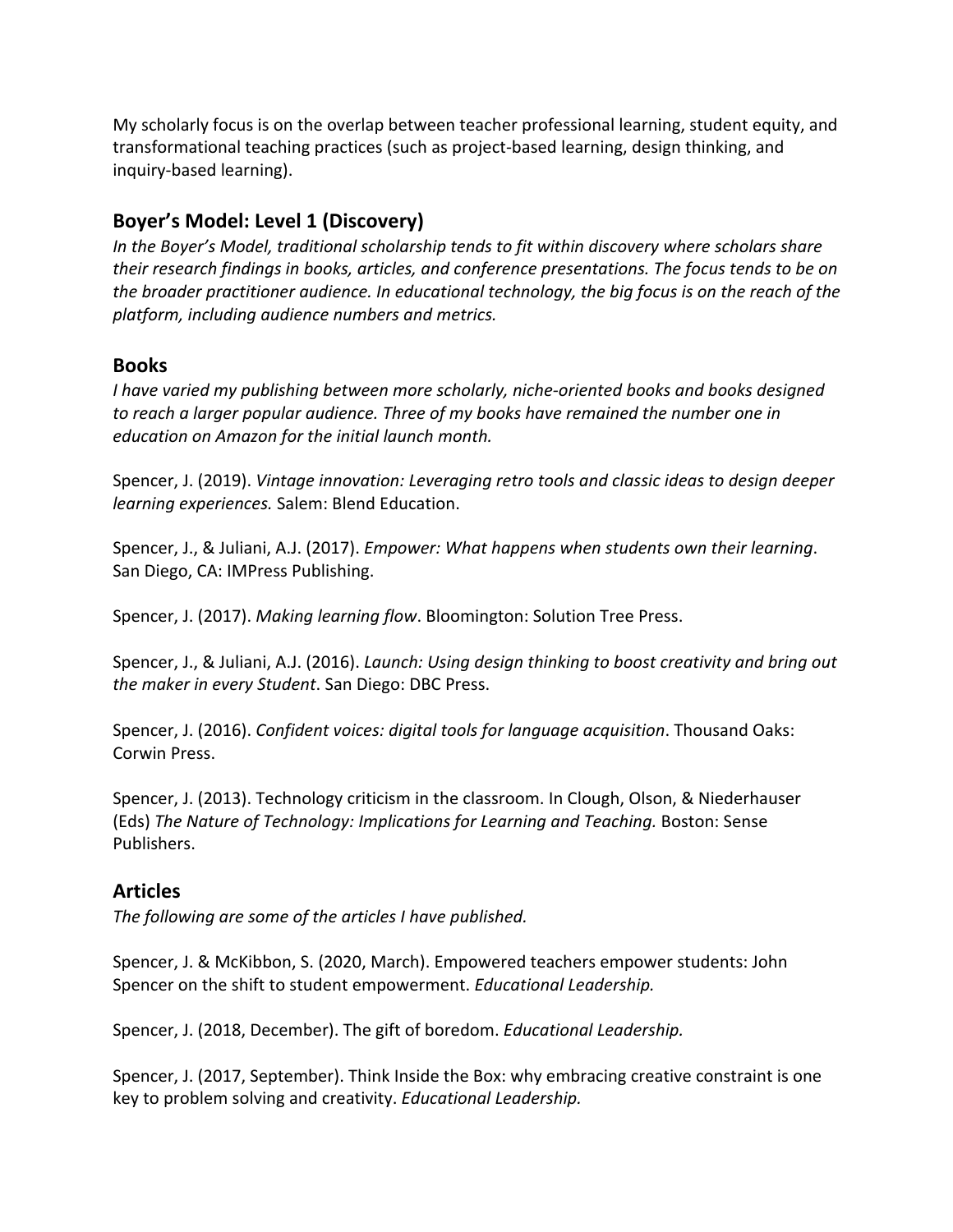Spencer, J. (2017, March). Genius by design: Using design thinking to structure Genius Hour. *Educational Leadership*.

Spencer, J. (2014, April). PD isn't the problem: Why teachers need the permission to innovate. *Phi Delta Kappan*, *95*(7).

Spencer, J. (2013, September). We need gates: Why direction instruction is still necessary in self-directed learning. *Phi Delta Kappan*.

Spencer, J. (2013, April). Bad policy, bad practice: Why creative autonomy is the answer, not the problem. *Phi Delta Kappan*.

Spencer, J. (2014, February). From homework to home learning: Stop assigning homework and watch the learning grow. *Phi Delta Kappan*.

Spencer, J. (2013, February). I'm a better teacher when students aren't tested: Why creativity thrives when policy changes. *Phi Delta Kappan*.

Spencer, J. (2012, September). Abandoning Superman: A shift toward student-centered learning. *Phi Delta Kappan*.

#### **Conference Presentations**

*I have presented in practitioner-oriented conferences throughout the world, including Hong Kong, the Netherlands, and Australia.* 

Spencer, J. (2020, July 25). *Virtual maker projects: Taking STEM and design thinking off-screen.* [Conference presentation]. Future Ed Livezaço, Brasilia, Brazil (Virtual).

Spencer, J. (2020, July 22). *Vintage innovative: A framework for hybrid and remote classrooms.*  [Conference presentation]. Indiana Connected Educators Conference, Indianapolis, IN, United States (Virtual).

Spencer, J. (2020, May 21). *Project-based learning in virtual and hybrid environments.* [Conference presentation]. PBL K-12 Virtual Summit, New York, NY, United States (Virtual).

Spencer, J. (2020, April 29). *Empowering students in virtual environments.* [Conference presentation]. Catalyst Education Lab Virtual Learning Symposium, Hong Kong, HK, China. (Virtual).

Spencer, J. (2020, April 28). *Research-based strategies for increasing engagement and selfdirection in virtual learning classes.* [Conference presentation]. Catalyst Education Lab Virtual Learning Symposium, Hong Kong, HK, China (Virtual).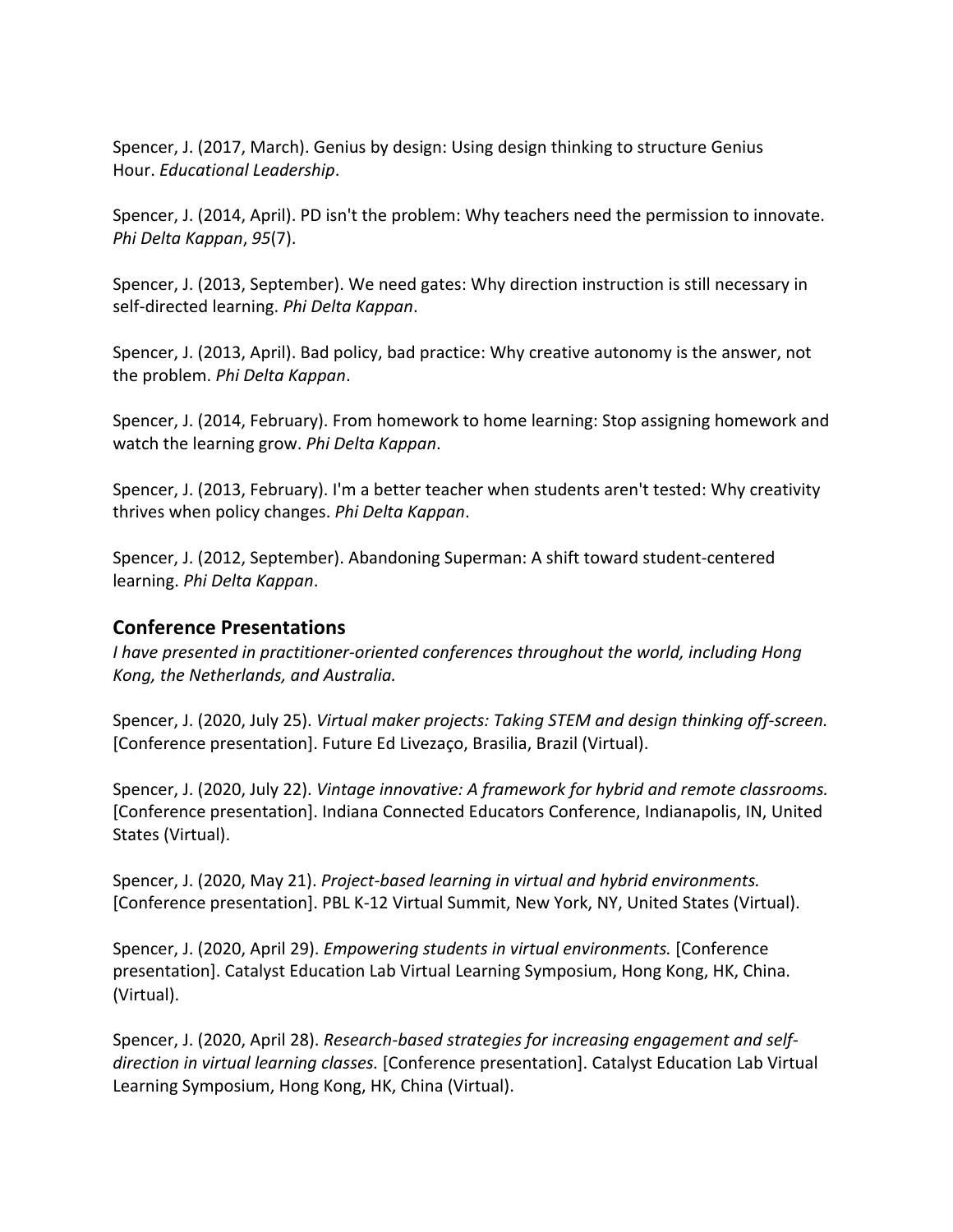Spencer, J. (2020, April 22). *Seven stages in the teacher-librarian technology journey.* [Conference presentation]. Texas School Librarian Association Conference, San Antonio, TX, United States.

Spencer, J. (2020, April 21). *Vintage innovation: A creative mindset for teachers and teacher librarians.* [Conference presentation]. Texas School Librarian Association Conference, San Antonio, TX, United States.

Spencer, J. (2020, April 15). *The Vintage mindset: A different approach to online, virtual, and hybrid courses.* [Conference presentation]. Virtual Symposium (Fontys University of Applied Science), Eindhoven, The Netherlands (virtual).

Spencer, J. (2020, March 5). *Project-based learning for all: Increasing PBL accessibility for ELL students and exceptional learners.* [Conference presentation]. NCTIES, Raleigh, NC, United States.

Spencer, J. (2020, March 5). *Empower: What happens when students own the learning.* [Conference presentation]. NCTIES, Raleigh, NC, United States.

Spencer, J. (2020, March 4). *LAUNCH into design thinking: How to integrate inquiry and research into design thinking.* [Conference presentation]. NCTIES, Raleigh, NC, United States.

Spencer, J. (2019, December 11). *Empowering students with voice and choice.* [Conference keynote]. SLATE, Wisconsin Dells, WI, United States.

Spencer, J. (2019, December 11). *Better by design: using design thinking to empower teacher leaders.* [Conference presentation]. SLATE, Wisconsin Dells, WI, United States.

Spencer, J. (2019, October 25). *Empowered teachers empower students.* [Conference keynote]. Catalyst Education Lab Conference, Hong Kong, HK, China.

Spencer, J. (2019, October 25). *PD by design: designing professional learning to increase motivation and teacher efficacy.* [Conference presentation]. Catalyst Education Lab Conference, Hong Kong, HK, China.

Spencer, J. (2019, October 25). *Empowered assessment: designing student-centered assessments to increase self-direction and metacognition.* [Conference presentation]. Catalyst Education Lab Conference, Hong Kong, HK, China.

Spencer, J. (2019, October 25). *Integrating divergent thinking into project-based learning lessons.* [Conference presentation]. Catalyst Education Lab Conference, Hong Kong, HK, China.

Spencer, J. (2019, October 25). *Research-based strategies for improving collaboration in PBL units.* [Conference presentation]. Catalyst Education Lab Conference, Hong Kong, HK, China.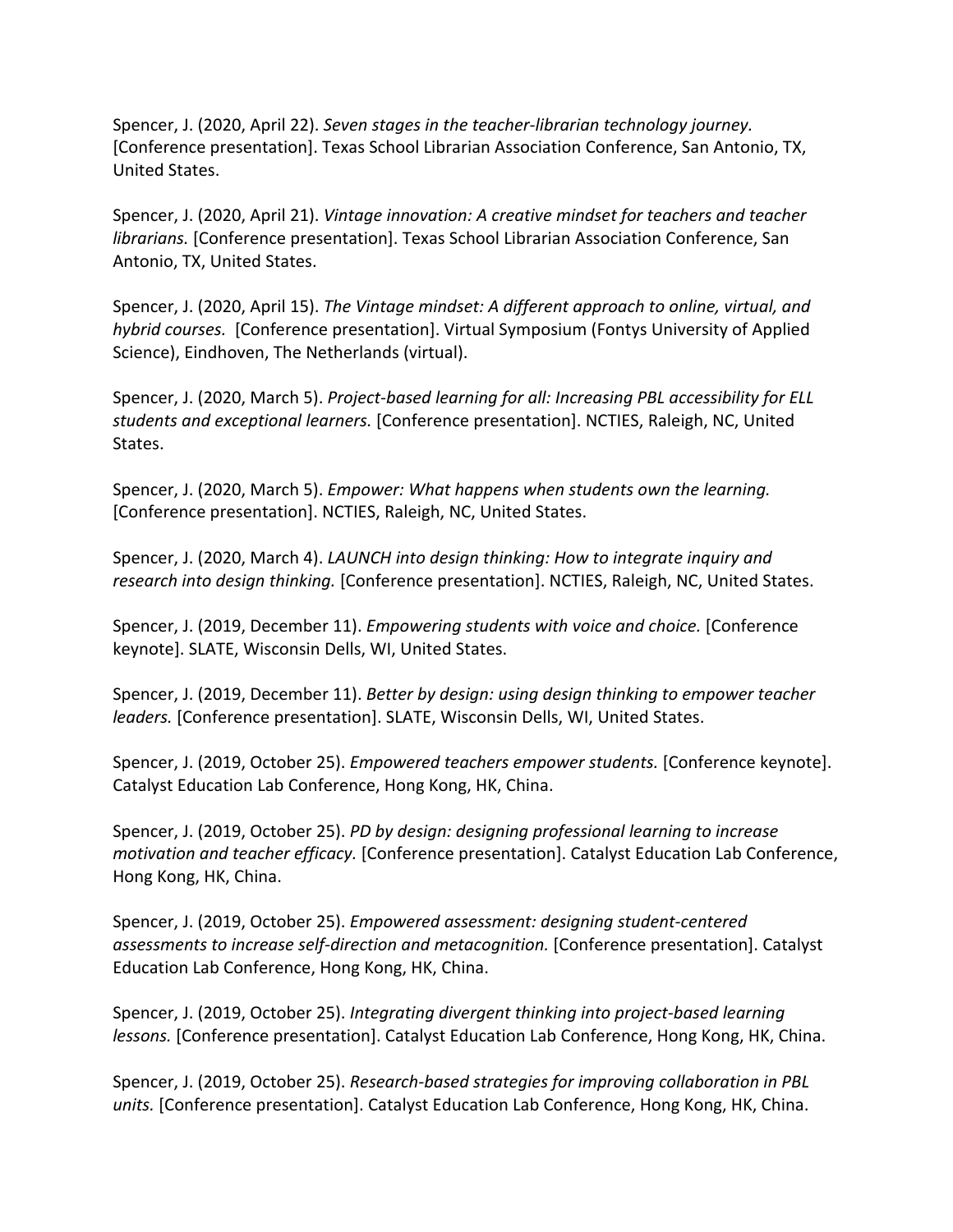Spencer, J. (2019, October 23). *The LAUNCH Cycle: How to design empathy-driven iterative design projects at the K-12 level.* [Conference presentation]. MIT Innovation HK Node, Hong Kong, HK, China.

Spencer, J. (2019, September 25). *Integrating design thinking structures into the International Baccalaureate Framework.* [Conference presentation]. IBARMS, Denver, CO, United States.

Spencer, J. (2019, July 30). *We want students to be creative but how do we assess it?*  [Conference presentation]. Explore, Create, Empower Conference, Melbourne, VIC, Australia.

Spencer, J. (2019, July 30). *Making PBL a reality in virtual and hybrid environments.* [Conference presentation]. Explore, Create, Empower Conference, Melbourne, VIC, Australia.

Spencer, J. (2019, July 30). *Getting started with inquiry-based learning.* [Conference keynote]. Explore, Create, Empower Conference, Melbourne, VIC, Australia.

Spencer, J. (2018, December 9). *Epic engagement: Project-based learning through the lens of story.* [Conference presentation]. TIES Conference, Minneapolis, MN, United States.

Spencer, J. (2018, December 10). *Maximizing student engagement with a GRR approach to student ownership.* [Conference presentation]. TIES Conference, Minneapolis, MN, United States.

Spencer, J. (2018, December 10). *We want students to be creative but how do we assess that?*  [Conference presentation]. TIES Conference, Minneapolis, MN, United States.

Spencer, J. (2018, November 30). *LAUNCH into design thinking: How design thinking can empower TAG students.* [Conference presentation]. Texas Association for Gifted Education, Fort Worth, TX, United States.

Spencer, J. (2018, November 30). *Using iterative thinking in PBL to reduce risk-aversion among Gifted / TAG populations.* [Conference presentation]. Texas Association for Gifted Education, Fort Worth, TX, United States.

Spencer, J. (2018, November 29). *The seven creative approaches to teaching.* [Conference presentation]. Texas Association for Gifted Education, Fort Worth, TX, United States.

Spencer, J. (2018, November 29). *The eight approaches to creativity: Measuring creative capacity in multiple domains.* [Conference presentation]. Texas Association for Gifted Education, Fort Worth, TX, United States.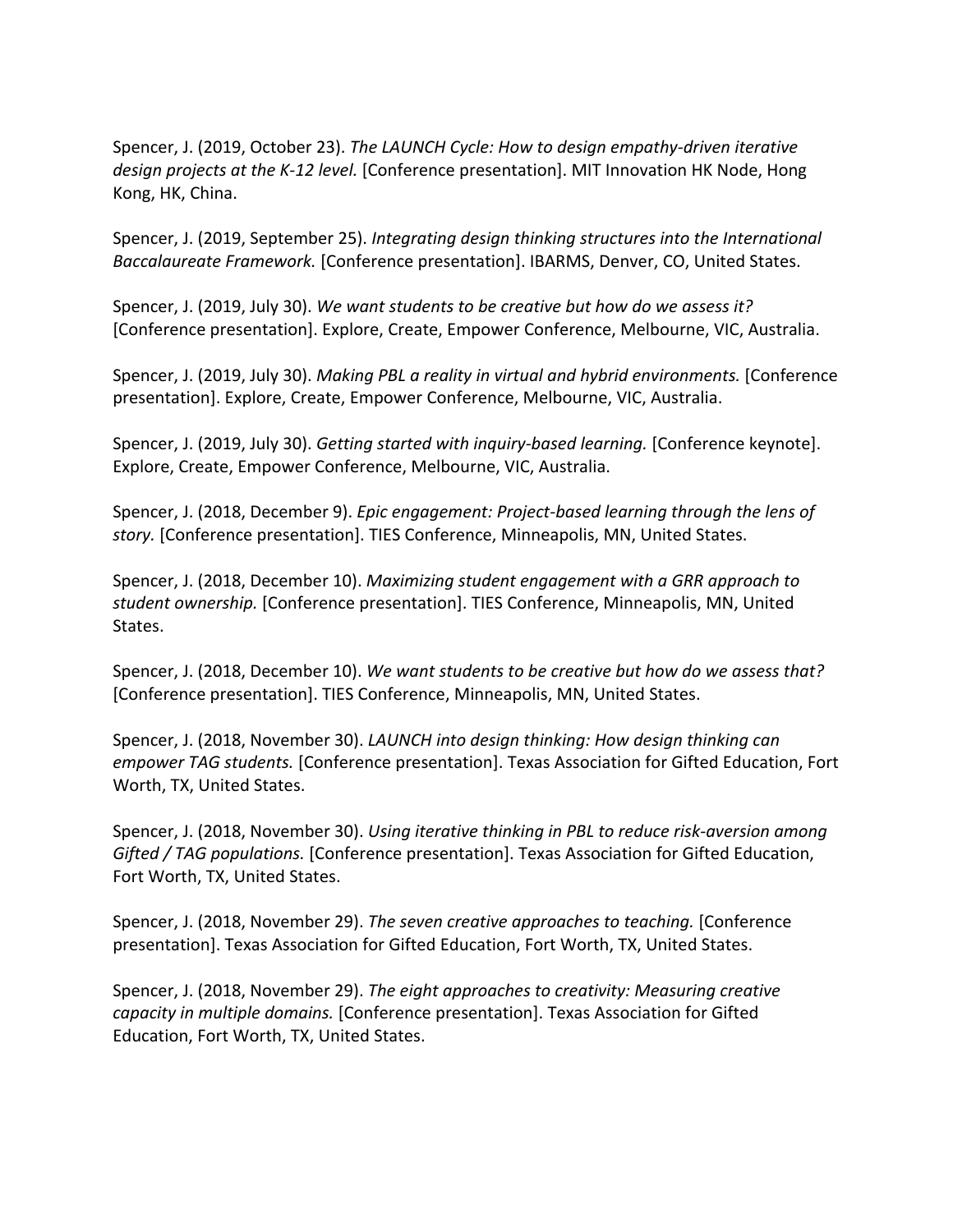Spencer, J. (2018, July 26). *The LAUNCH Cycle: Why we added inquiry, media literacy, and marketing to a K-12 design process* [Conference presentation]. The LAUNCH Academy at the University of Pennsylvania Graduate School of Education, Philadelphia, PA, United States.

Spencer, J. (2018, July 26). *Design thinking in all subjects.* [Conference presentation]. The LAUNCH Academy at the University of Pennsylvania Graduate School of Education, Philadelphia, PA, United States.

Spencer, J. (2018, January 23). *The Launch Cycle: Why we added inquiry, media literacy, and marketing to a K-12 design process.* [Conference keynote]. EdEx Design Thinking Expedition, Eindhoven, The Netherlands.

Spencer, J. (2018, January 23). *Interdependent design: How to create structures for mutual accountability.* [Conference presentation]. EdEx Design Thinking Expedition (Fontys University of Applied Sciences), Eindhoven, The Netherlands.

Spencer, J. (2018, January 22). *Structures for creative collaboration.* [Conference presentation]. EdEx Design Thinking Expedition (Fontys University of Applied Sciences), Eindhoven, The Netherlands.

Spencer, J. (2017, October 12). *Better by design: Using design thinking for student projects.*  [Conference keynote]. Indiana Connected Educators Conference, Indianapolis, IN, United States.

Spencer, J. (2017, October 12). *Empowered anywhere: How to build student self-direction and agency into virtual, hybrid, and blended environments.* [Conference presentation]. Indiana Connected Educators Conference, Indianapolis, IN, United States.

Spencer, J. (2017, October 10). *It is personal: PBL for personalized learning.* [Conference keynote]. Institute for Personalized Learning, Milwaukee, WI, United States.

Spencer, J. (2017, October 10). *Making learning flow: Using Flow Theory as a framework for creative work and student engagement.* [Conference presentation]. Institute for Personalized Learning, Milwaukee, WI, United States.

Spencer, J. (2017, October 10). *Genius by design: Using design thinking for Genius Hour Projects.*  [Conference presentation]. Institute for Personalized Learning, Milwaukee, WI, United States.

Spencer, J. (2017, October 9). *Wonder Week: An inquiry-based framework for personalized learning.* [Conference presentation]. Institute for Personalized Learning, Milwaukee, WI, United States.

Spencer, J. (2017, August 15). *The future of learning in higher education: future trends and innovations.* [Conference keynote]. Texas A&M, Texarkana, TX, United States.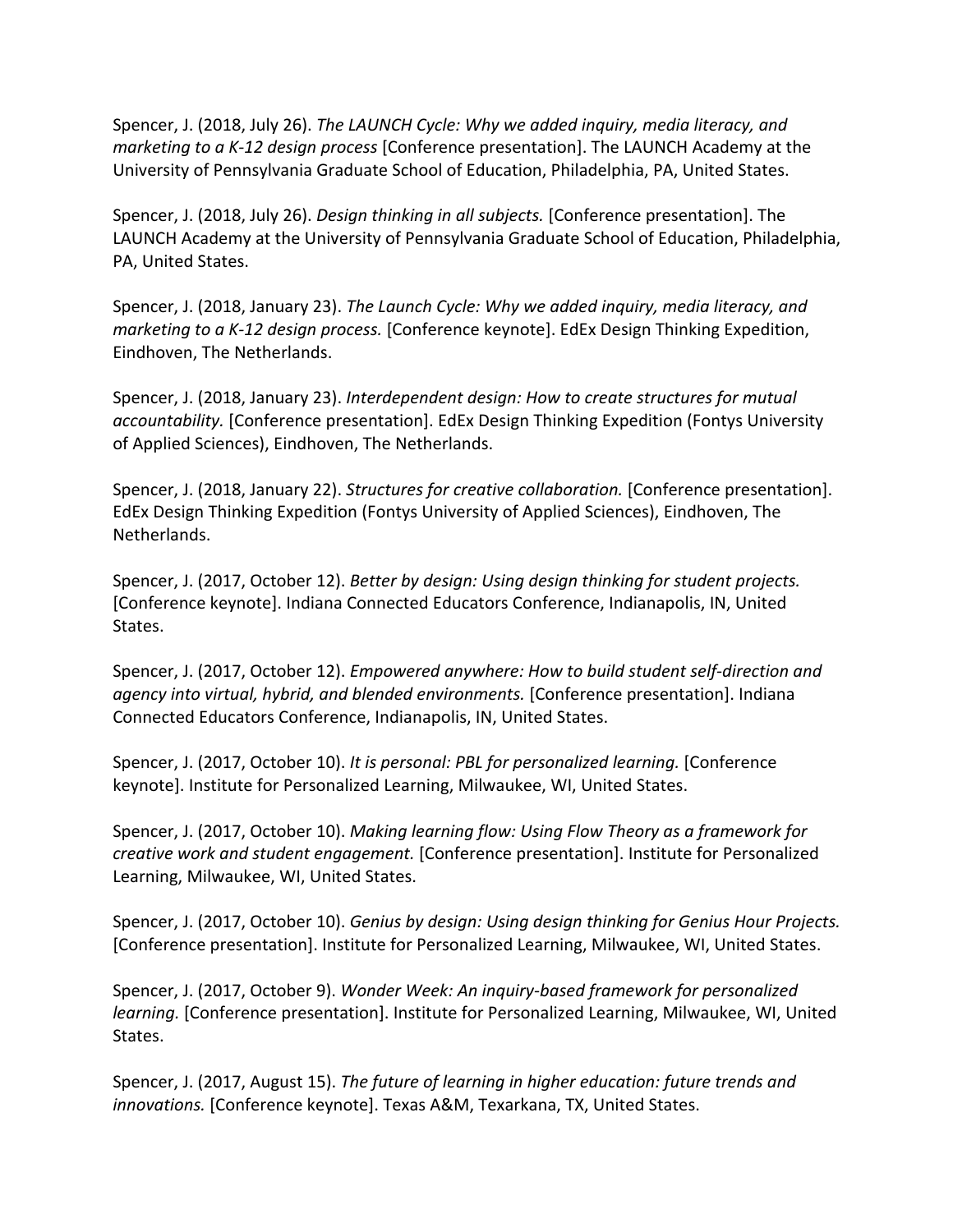Spencer, J. (2017, August 15). *UX Design Theory for personalized learning: Shifting from adaptive programs to human systems.* [Conference presentation]. Texas A&M, Texarkana, TX, United States.

Spencer, J. (2017, July 31). *It is personal: a project-based approach to personalized learning.*  [Conference presentation]. Personalized Learning Summit, Minneapolis, MN, United States.

Spencer, J. (2017, July 31). *Implementing personalized assessments to increase metacognition and improve the feedback process.* [Conference presentation]. Personalized Learning Summit, Minneapolis, MN, United States.

Spencer, J. (2017, July 30). *Designing makerspaces to improve personalized learning.*  [Conference presentation]. Personalized Learning Summit, Minneapolis, MN, United States.

Spencer, J. (2017, February 13). *The eight stages of the technology journey: A guide for leaders implementing the shift toward tech-integrated PBL.* [Conference presentation]. MOREnet Conference (University of Missouri with ISTE), St. Charles, MO, United States.

Spencer, J. (2017, February 12). *The Creative classroom.* [Conference keynote]. MOREnet Conference (University of Missouri with ISTE), St. Charles, MO, United States.

Spencer, J. (2017, February 12). *Cultivating a culture of creativity: Research-based practices for school leaders.* [Conference presentation]. MOREnet Conference (University of Missouri with ISTE), St. Charles, MO, United States.

Spencer, J. (2016, October 13). *Improving feedback loops and metacognition in PBL.*  [Conference presentation]. Indiana Connected Education Conference, Indianapolis, IN, United States.

Spencer, J. (2016, October 13). *Building structure and interdependence into PBL.* [Conference presentation]. Indiana Connected Education Conference, Indianapolis, IN, United States.

Spencer, J. (2016, October 10). *Empathy through design: How design thinking can improve and develop student empathy.* [Conference presentation]. MOREnet Conference (University of Missouri with ISTE), St. Charles, MO, United States.

Spencer, J. (2016, October 10). *Transformative teaching: Blending together inquiry-based learning, project-based learning, and design thinking.* [Conference presentation]. MOREnet Conference (University of Missouri with ISTE), St. Charles, MO, United States.

Spencer, J. (2016, October 9). *Design thinking for all: How to ensure special populations have access to design thinking structures.* [Conference presentation]. MOREnet Conference (University of Missouri with ISTE), St. Charles, MO, United States.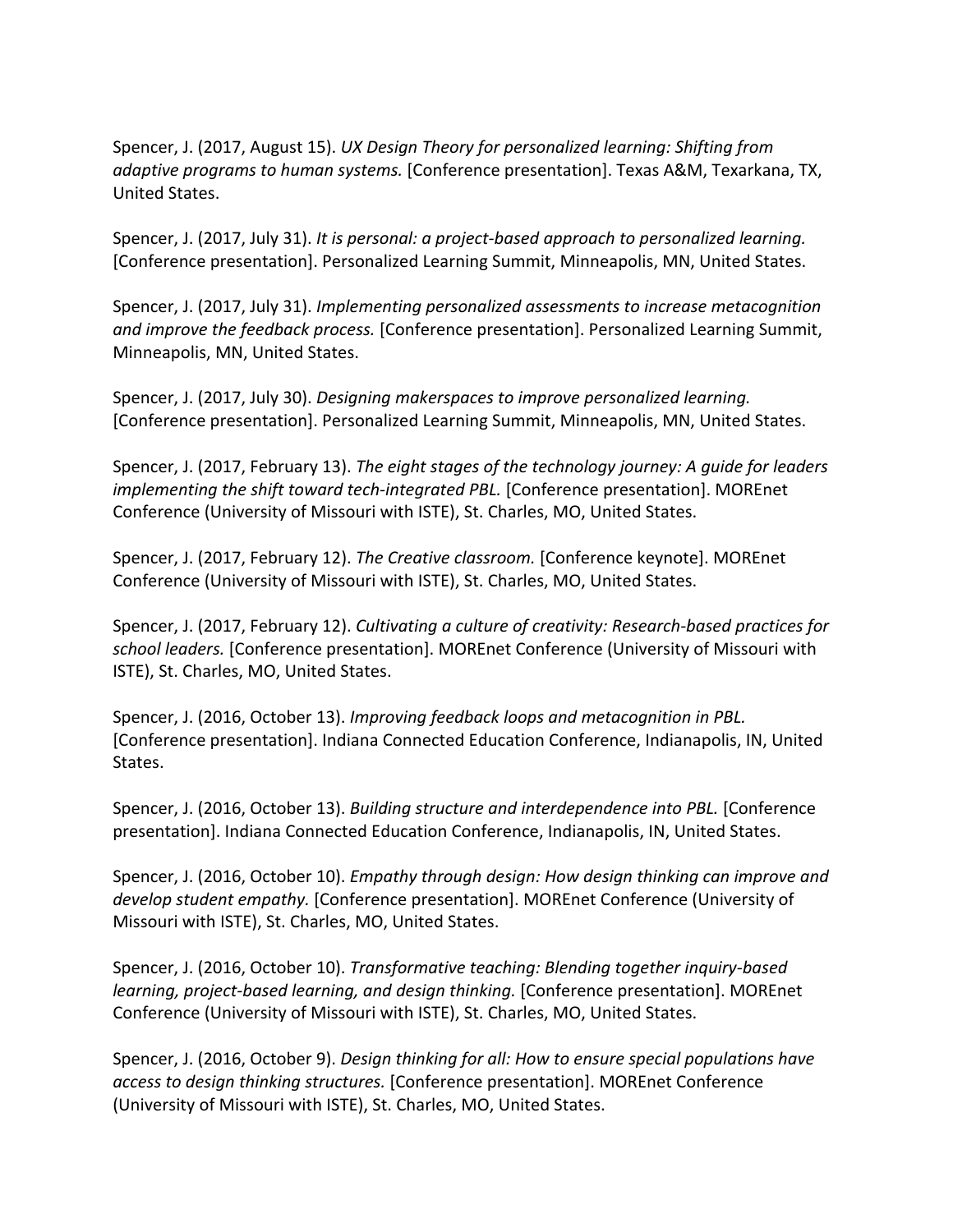Spencer, J. (2015, May 7). *The creative power of limitations*. [Conference presentation]. TEDx Talk. Pennsburg, PA, United States.

Spencer, J. (2015, February 25-27). *Off-road reading: A student-centered approach to ELA*. [Conference presentation]. iPDX / IntegratED, Portland, OR, United States.

Spencer, J. (2015, February 25-27). *The digital journey: Considering SEL of teachers in the techintegration process*. [Conference presentation]. iPDX / IntegratED, Portland, OR, United States.

Spencer, J. (2015, February 25-27). *Maximizing Flow in a distracted world*. [Conference presentation]. iPDX / IntegratED, Portland, OR, United States.

Spencer, J. (2014, November 19). *The future of learning*. [Conference presentation]. White House Future Ready Summit, Washington D.C., United States.

Spencer, J. (2014, June 30). *Defenders of wisdom: Teacher-librarians, PBL, and the future of literacy*. [Conference keynote]. ISTE (SIGMS keynote), San Antonio, TX, United States.

Spencer, J. (2014, February 7). *Citizen journalism: How digital journalism can improve media literacy and digital citizenship*. [Conference presentation]. Nova Now, Grand Rapids, MI, United States.

Spencer, J. (2014, February 6). *Project Social Voice: integrating service learning into PBL*. [Conference presentation]. Nova Now, Grand Rapids, MI, United States.

Spencer, J. (2014, February 6). *Vintage Innovation: looking back to look forward*. [Conference presentation]. Nova Now, Grand Rapids, MI, United States.

Spencer, J. (2014, February 10). *Pocket change: digital journalism as a way to improve media literacy and develop digital citizenship*. [Conference presentation]. iPDX / IntegratED, Portland, OR, United States.

Spencer, J. (2014, February 10). *Photo prompts: A student-centered approach to writing*. [Conference presentation]. iPDX / IntegratED, Portland, OR, United States.

Spencer, J. (2014, February 10). *Social media as storytelling*. [Conference presentation]. iPDX / IntegratED, Portland, OR, United States.

Spencer, J. (2013, October 11). *We don't need rock star teachers: Teacher humility and resiliency in PBL.* [Conference keynote]. Indiana Connected Educators Conference, Indianapolis, IN, United States.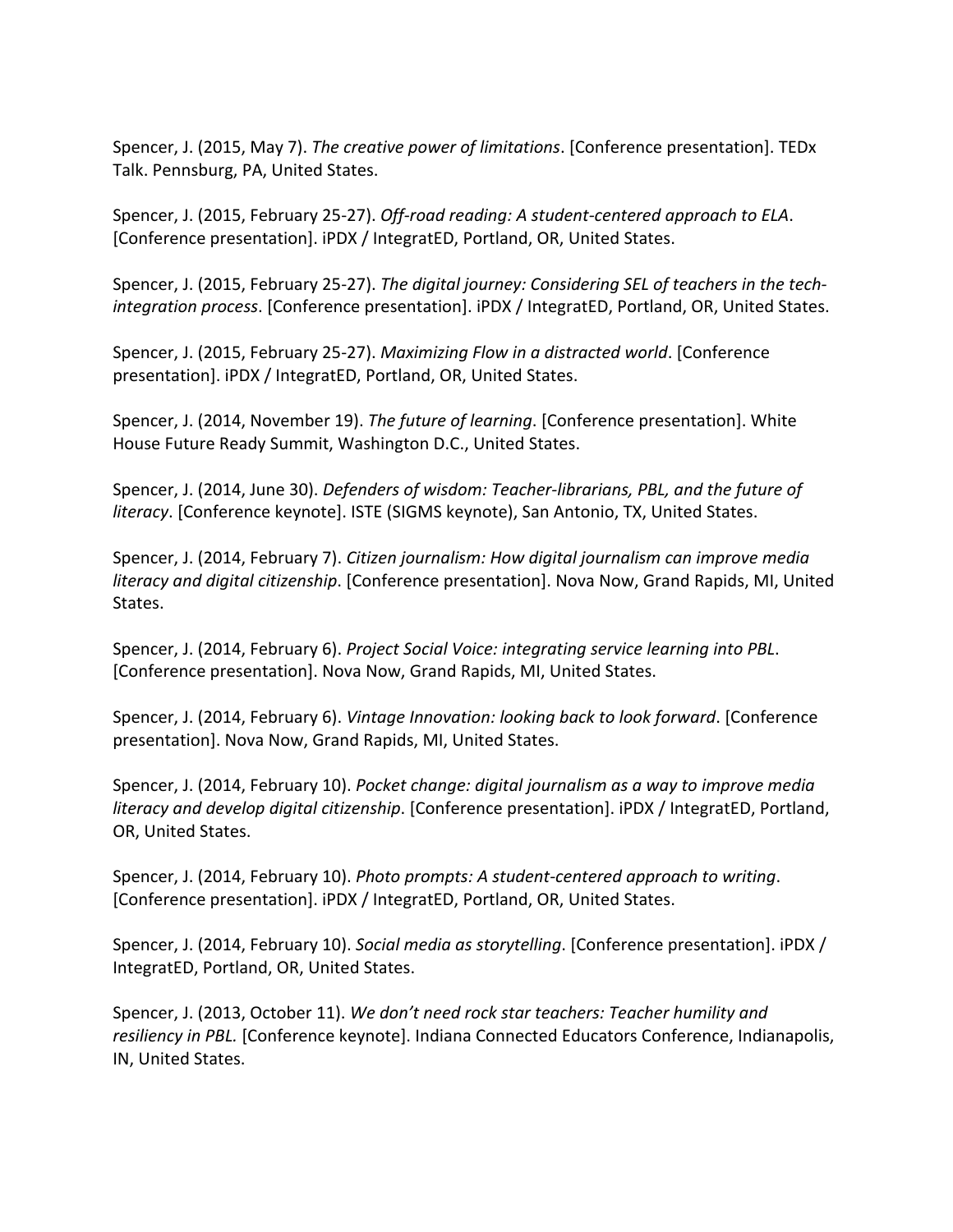Spencer, J. (2013, October 11). *Empowered writers: How to build self-direction into student writing.* [Conference presentation]. Indiana Connected Educators Conference, Indianapolis, IN, United States.

## **Boyer's Model: Level 2 (Integration)**

*In the Boyer's Model, integration is all about building partnerships across disciplines. The following are a few examples of how I have integrated my scholarship across disciplines:*

- Keynote and sessions with the design school at Fontys University in Eindhoven, The Netherlands as a partnership between design thinking practitioners, theorists, and K-12 teachers (2019)
- Partnering with CEL and engineers at MIT Hong Kong to provide week-long consulting for K-12 teachers in using the design thinking process
- Developing educational sketch videos and instructional materials (including the videos on mindsets, creative constraints, and project management) used by corporations (such as Progressive Insurance and Microsoft), government agencies (The World Bank), and non-profits (including the Mayo Clinic trainings)
- Engaging in interviews with Parent Lab and with *The New York Times* on how to build creativity and student agency during the quarantine. You can see the example at https://www.nytimes.com/2020/07/02/well/family/tweens-boredom-summer.html
- Consulting with the Pew Research Group on how to design visual-oriented sketch videos to share relevant data via social media

## **Boyer's Model: Level 3 (Application)**

*In the Boyer's Model, application occurs when the researcher works with current practitioners to solve problems and provide practical insights. The following are a few examples of application in scholarship:*

- Working with Marquardt School District in Illinois in an ongoing capacity by conducting workshops, coaching, and professional development with a focus on developing protocols for design thinking (2019-2020)
- Working with a school district in Oneida, NY, to develop a distance learning plan and to provide ongoing support to teachers (2020-2021)
- Consulting with the Ford Foundation to design ongoing PBL professional development with a focus on student equity and teacher self-efficacy and motivation (2019-2020)
- Working with the Cherry Creek School District in Colorado to provide ongoing professional development on design thinking (2017-2019)
- Working with St. John's Ravencourt in Winnipeg to launch design thinking projects and to create a Global Day of Design competition (2016-2018)
- Working with an association of Christian schools in Melbourne, Australia, to do a week of workshops, coaching, and curriculum development on student-centered learning, with an emphasis on project-based learning and inquiry-based learning (2018)
- Volunteering with local school districts (see service section) on an ongoing basis with a focus on design thinking, digital learning, and hybrid learning (2016-present)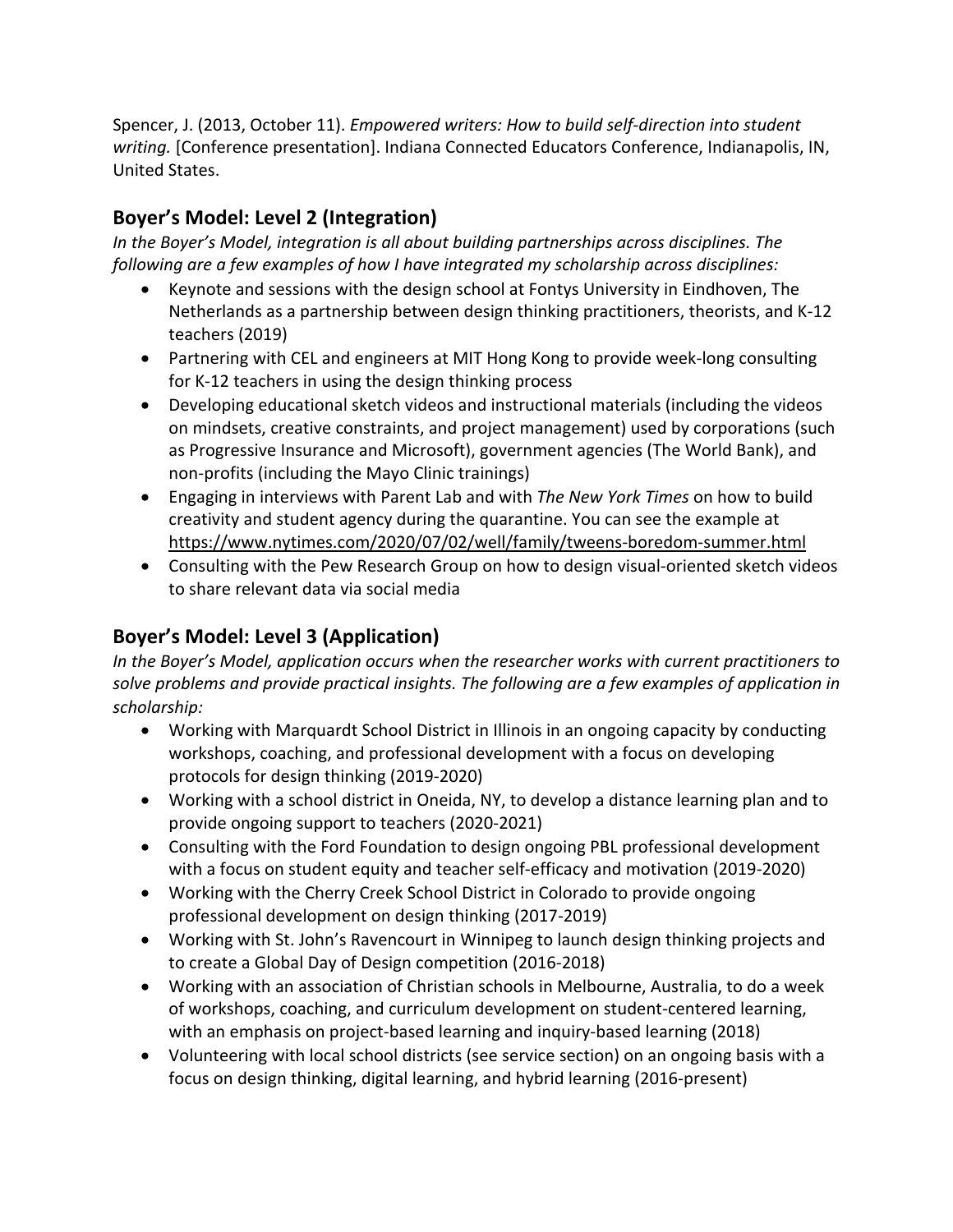## **Boyer's Model: Level 4 (Teaching)**

*Within the Educational Technology Community and the larger Boyer's Model framework, scholarship includes the creation of digital content and resources for practitioners. The focus here is on practical resources that are used by the larger practitioner community.* 

- Writing weekly articles on a blog that receives an average of over 500,000 pageviews per month (2003-present)
- Recording a weekly podcast, The Creative Classroom, that remains in the top 50 Education podcasts according to Apple Podcast metrics (2017-present)
- Recording videos for a YouTube Channel with 36,000 subscribers, including a video with 978,000 pageviews (2015-present)
- Writing a weekly newsletter with over 65,000 subscribers
- Creating free lesson plans, unit plans, eBooks, frameworks, writing prompts, and other resources for K-12 teachers
- Maintaining a presence on Facebook (16,200 followers), Twitter (46,100 followers), and Instagram (2,600 followers)

## **SERVICE**

*I am passionate about empowering students to become creative thinkers and problem-solvers. Most of my volunteering centers around this idea of empowering students through voice, choice, and creativity.* 

## **Global Education Community:**

- Launched the Global Day of Design, with over 50,000 participants in 2016 and over 100,000 students in 2017, 2018, and 2019.
- Developed and designed the Mars Challenge Global Design competition with over 30,000 students participating in prototyping an ideal school for Mars
- Consulted with numerous local school districts on design thinking implementation in STEM courses from 2014-2017
- Designed free online resources including maker challenges, video writing prompts, STEM Challenges, and a design thinking toolkit that have been downloaded hundreds of thousands of times
- Developed and released weekly top-rated content through a blog, podcast, YouTube Channel

## **Local Education Community:**

- Volunteered with Newberg School District leadership in developing design thinking and Genius Hour elective classes in 2016-2020
- Provided shorter free design thinking consulting to local districts and organizations (including OETC, Forest Grove School District, and Evergreen School District) from 2015- 2020.